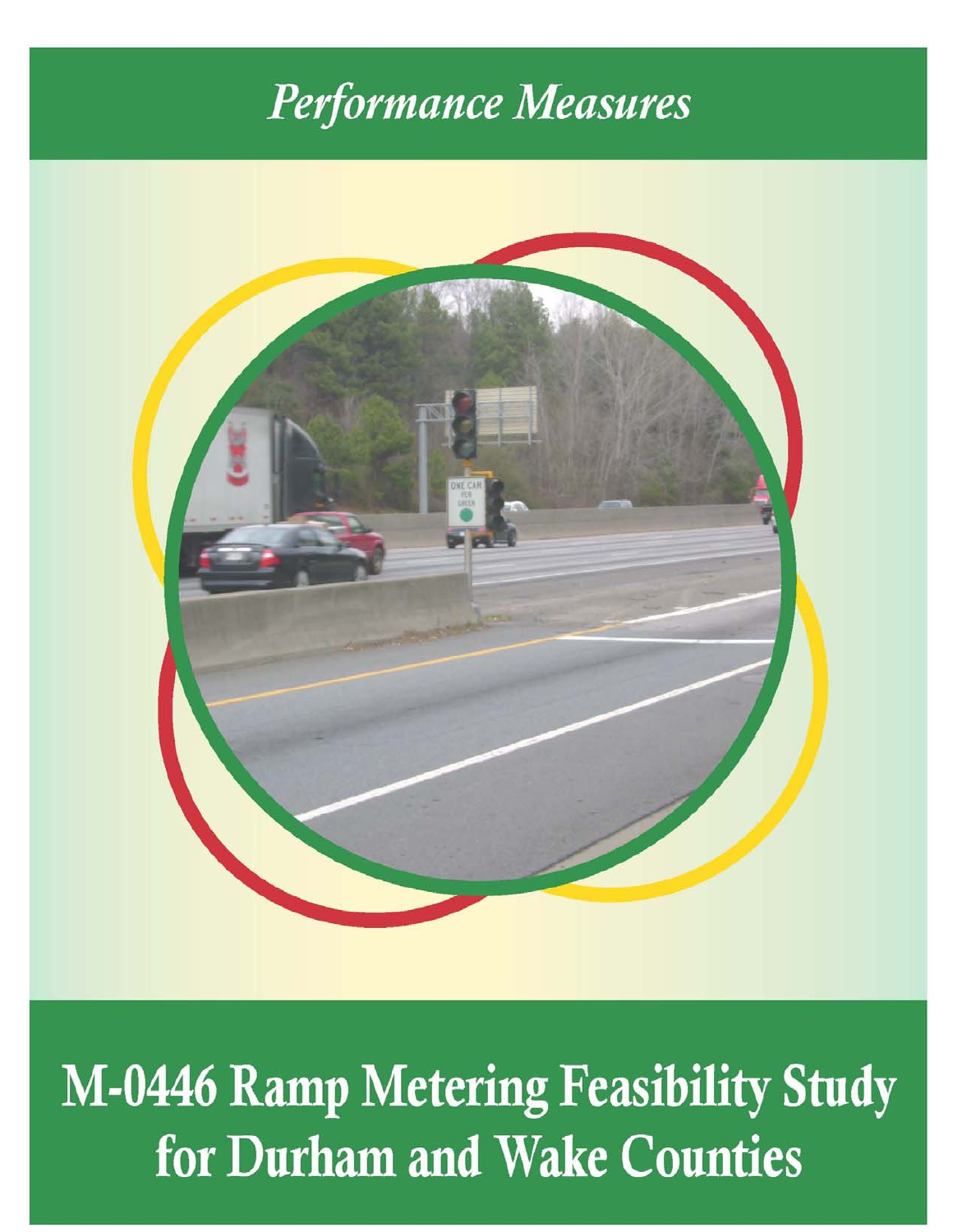# **Notice**

This document and its contents have been prepared and are intended solely for the North Carolina Department of Transportation's (NCDOT) information and use in relation to Ramp Metering Feasibility Study for Durham and Wake Counties.

Atkins assumes no responsibility to any other party in respect of, or arising out of, or in connection with this document and/or its contents.

This document has 16 pages including the cover.

#### **Document History**

|                 | Job number: M-0446             |                   | <b>Document Ref: Typical Ramp Metering Design</b><br><b>Criteria</b> |                 |                   |             |  |  |  |
|-----------------|--------------------------------|-------------------|----------------------------------------------------------------------|-----------------|-------------------|-------------|--|--|--|
| <b>Revision</b> | <b>Purpose Description</b>     | <b>Originated</b> | <b>Checked</b>                                                       | <b>Reviewed</b> | <b>Authorized</b> | <b>Date</b> |  |  |  |
| 1.0             | draft task report              | Joe Castle        | <b>HAB</b>                                                           | <b>JLH</b>      | <b>HAB</b>        | 12/11/12    |  |  |  |
| 2.0             | Submitted draft task<br>report | Joe Castle        | <b>HAB</b>                                                           | <b>JLH</b>      | <b>HAB</b>        | 12/16/12    |  |  |  |
| 3.0             | Submitted draft task<br>report | <b>HAB</b>        | Joe Castle                                                           | Joe Castle      | <b>HAB</b>        | 12/18/12    |  |  |  |
| 4.0             | Revised draft task report      | <b>HAB</b>        | <b>BJS</b>                                                           | <b>BJS</b>      | <b>HAB</b>        | 01/09/13    |  |  |  |
| 5.0             | Comments addressed             | <b>BJS</b>        | JG                                                                   | JLH             | <b>HAB</b>        | 2/11/13     |  |  |  |
|                 |                                |                   |                                                                      |                 |                   |             |  |  |  |
|                 |                                |                   |                                                                      |                 |                   |             |  |  |  |
|                 |                                |                   |                                                                      |                 |                   |             |  |  |  |
|                 |                                |                   |                                                                      |                 |                   |             |  |  |  |

#### **Client Signoff**

| <b>Client</b>         | <b>NCDOT</b>                                                 |
|-----------------------|--------------------------------------------------------------|
| Project               | Ramp Metering Feasibility Study for Durham and Wake Counties |
| Document title        | <b>Performance Measures</b>                                  |
| Job no.               | 100026052                                                    |
| Copy no.              |                                                              |
| Document<br>reference | task 9 - performance measures - final draft complete.docx    |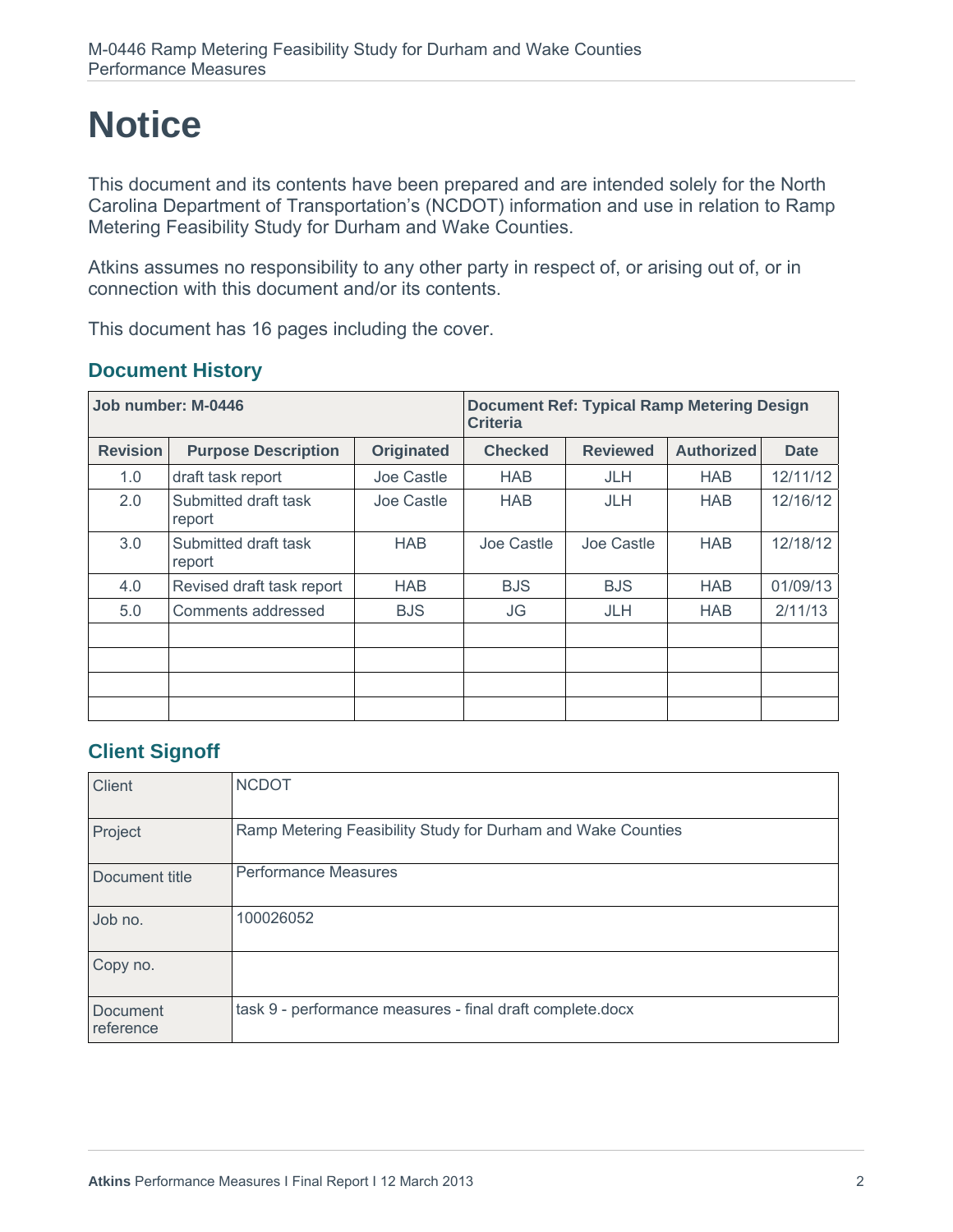## **Table of Contents**

| <b>Chapter</b> |  |  | <b>Page</b> |  |  |  |
|----------------|--|--|-------------|--|--|--|
|                |  |  |             |  |  |  |
|                |  |  |             |  |  |  |
|                |  |  |             |  |  |  |
|                |  |  |             |  |  |  |
|                |  |  |             |  |  |  |
|                |  |  |             |  |  |  |
|                |  |  |             |  |  |  |

#### **List of Tables**

## **List of Figures**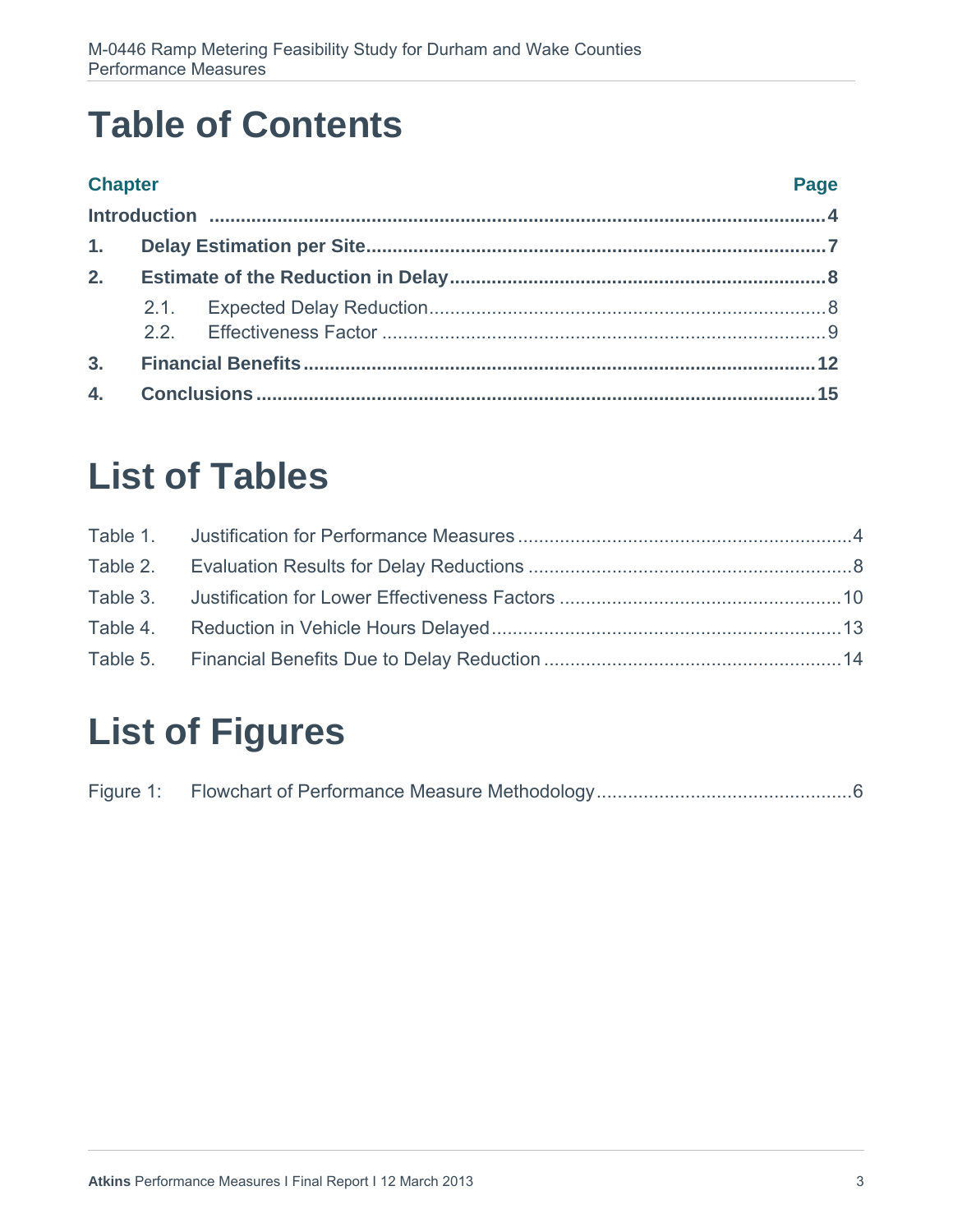## **Introduction**

This report outlines the process of establishing the likely performance of sites that were identified as "suitable for the introduction of ramp metering" during the Detailed Analysis Task of the NCDOT Ramp Metering Feasibility Study.

The identified sites have recurring significant congestion. Atkins reviewed their geometric characteristics and analyzed traffic volumes to confirm their suitability for ramp metering. After identifying that ramp metering will likely be effective at these sites, the next stage of the process is to determine whether ramp metering will provide sufficient benefits to make installation financially viable. This work involves the following tasks:

- Task 4, Screening and Data Analysis summarizes the crash history per site
- Task 9, Performance Measures identifies performance measures to be used and calculates the estimated benefits
- Task 10, Implementation Plan summarizes the relative benefit-cost ratios of each site to prioritize them for implementation

Table 1 shows performance measures often used to justify transportation projects, and reasons for including/not including them in this analysis.

| <b>Measure</b>                           | <b>Used in</b><br><b>Analysis?</b> | <b>Reasons</b>                                                                                                                                                                                                                                                                                                                                                                                                                                                                                          |
|------------------------------------------|------------------------------------|---------------------------------------------------------------------------------------------------------------------------------------------------------------------------------------------------------------------------------------------------------------------------------------------------------------------------------------------------------------------------------------------------------------------------------------------------------------------------------------------------------|
| Reduction in<br>Delay (Vehicle<br>Hours) | <b>Yes</b>                         | This is the most significant benefit provided by ramp metering.<br>Delays are estimated from existing traffic data and clear proof for<br>reduction in delay is available from evaluation of previous ramp<br>metering projects.                                                                                                                                                                                                                                                                        |
| <b>Travel Time</b><br><b>Reliability</b> | No.                                | Ramp metering is likely to reduce congestion, which should improve<br>travel time reliability (i.e., reduce the variability or range of travel<br>speeds and travel time). Travel time reliability is frequently measured<br>mathematically as the change in the standard deviation of travel<br>speed or travel time. Quantifiable improvements in travel time strictly<br>due to travel time reliability, however, are difficult to quantify since<br>travel time reliability is, in itself, a ratio. |
| Crash<br>Reduction                       | No.                                | Evidence from before-and-after evaluations of other implementations<br>shows that ramp metering significantly reduces accidents. However,<br>crash reduction is not typically used as justification for implementing<br>ramp metering without a detailed study of the crash history.                                                                                                                                                                                                                    |

**Table 1. Justification for Performance Measures**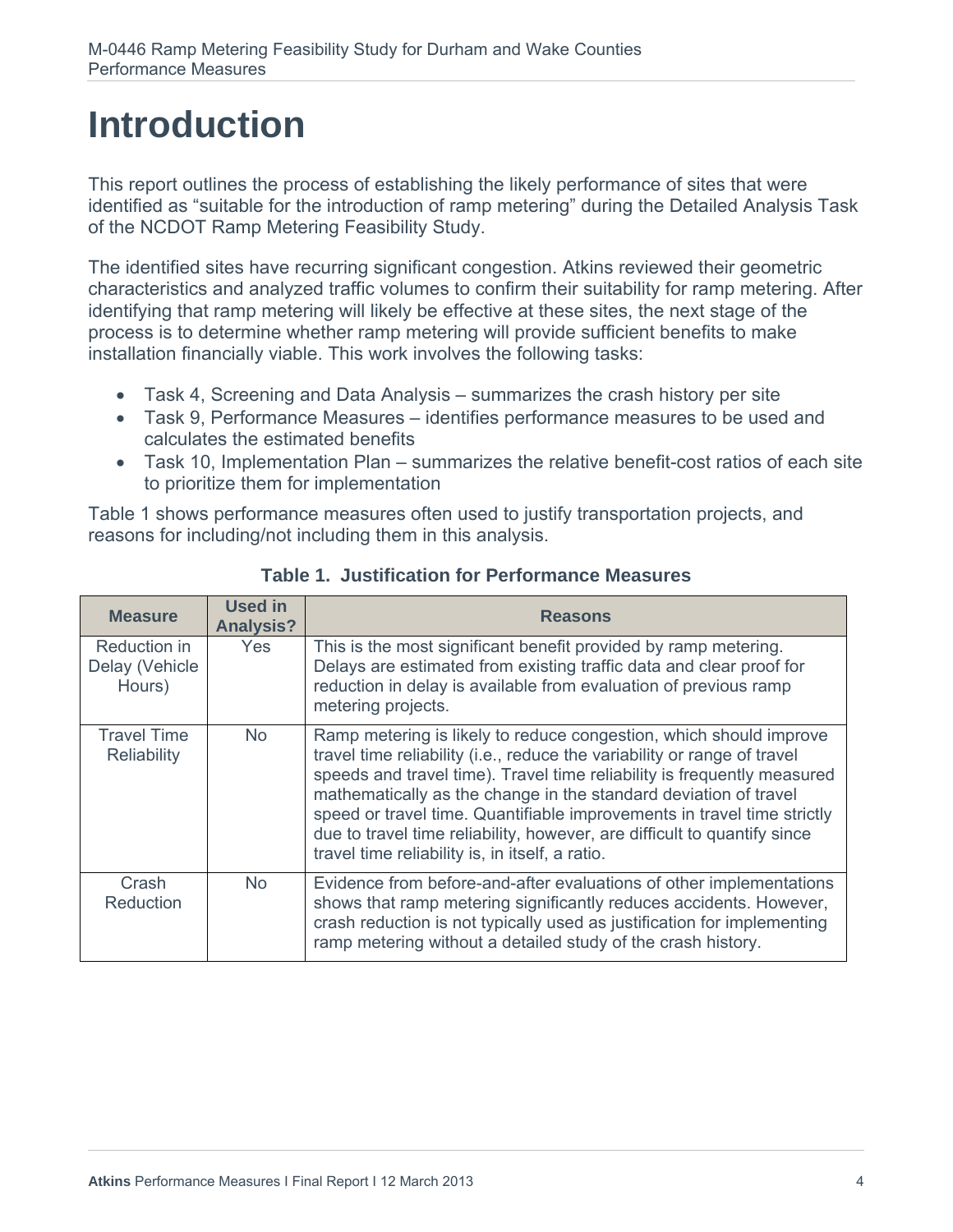| <b>Measure</b>       | <b>Used in</b><br><b>Analysis?</b> | <b>Reasons</b>                                                                                                                                                                                                                                                                                                                                                                                                                           |
|----------------------|------------------------------------|------------------------------------------------------------------------------------------------------------------------------------------------------------------------------------------------------------------------------------------------------------------------------------------------------------------------------------------------------------------------------------------------------------------------------------------|
| <b>Air Emissions</b> | No.                                | Air emissions consist of carbon dioxide $(CO2)$ , carbon monoxide<br>$(CO)$ , methane $(CH_4)$ , nitrous oxide $(N_2O)$ , and hydro fluorocarbon<br>(HFC). $CO2$ is the major source of air emission and is approximately<br>95-99% of total air emissions from vehicles. CO, methane, and $N_2O$<br>emissions are small relative to $CO2$ emissions, but are more potent.<br>HFC emissions occur largely from leaking air conditioners. |
|                      |                                    | $CO2$ emission rates are based on gallons of fuel consumed. EPA<br>estimates $CO2$ emission rates of 8,887 grams/gallon of fuel. A ramp<br>meter can change the average travel speed and reduce the fuel<br>consumption rate. This, in turn, reduces $CO2$ emissions. Methane<br>and N <sub>2</sub> O emission rates are based on vehicle miles travelled rather<br>than fuel consumption.                                               |
|                      |                                    | Similar to travel time reliability, reducing congestion should lead to<br>reduced emissions. To estimate $CO2$ emissions or vehicle miles<br>travelled for the other emissions with and without improvements such<br>as ramp meters requires a modeling process.                                                                                                                                                                         |

For the purposes of this project, only benefits due to reduced delays will be quantified. It is reasonable to assume other benefits can be achieved from the installation of ramp metering, such as crash reduction, improved travel time reliability, and reduced air emissions. However, reduction in delay is the only critical quantifiable measure for the justification of ramp metering.

As shown in Figure 1, this report covers the following:

- Method used to estimate delay at each site
- Method used to estimate delay reduction due to installation of ramp metering
- Calculation of financial benefits due to delay
- Summary results
- Conclusions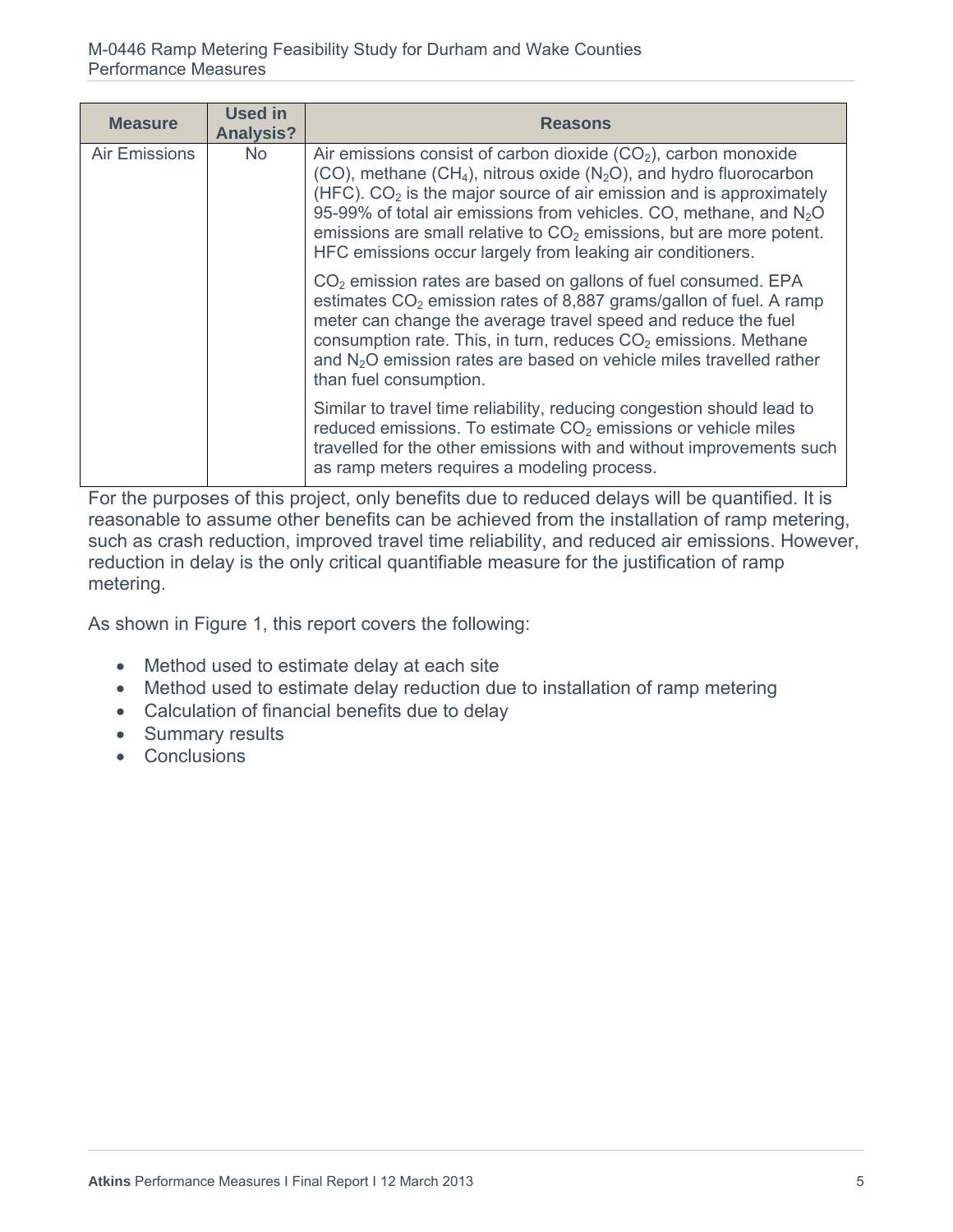

**Figure 1: Flowchart of Performance Measure Methodology**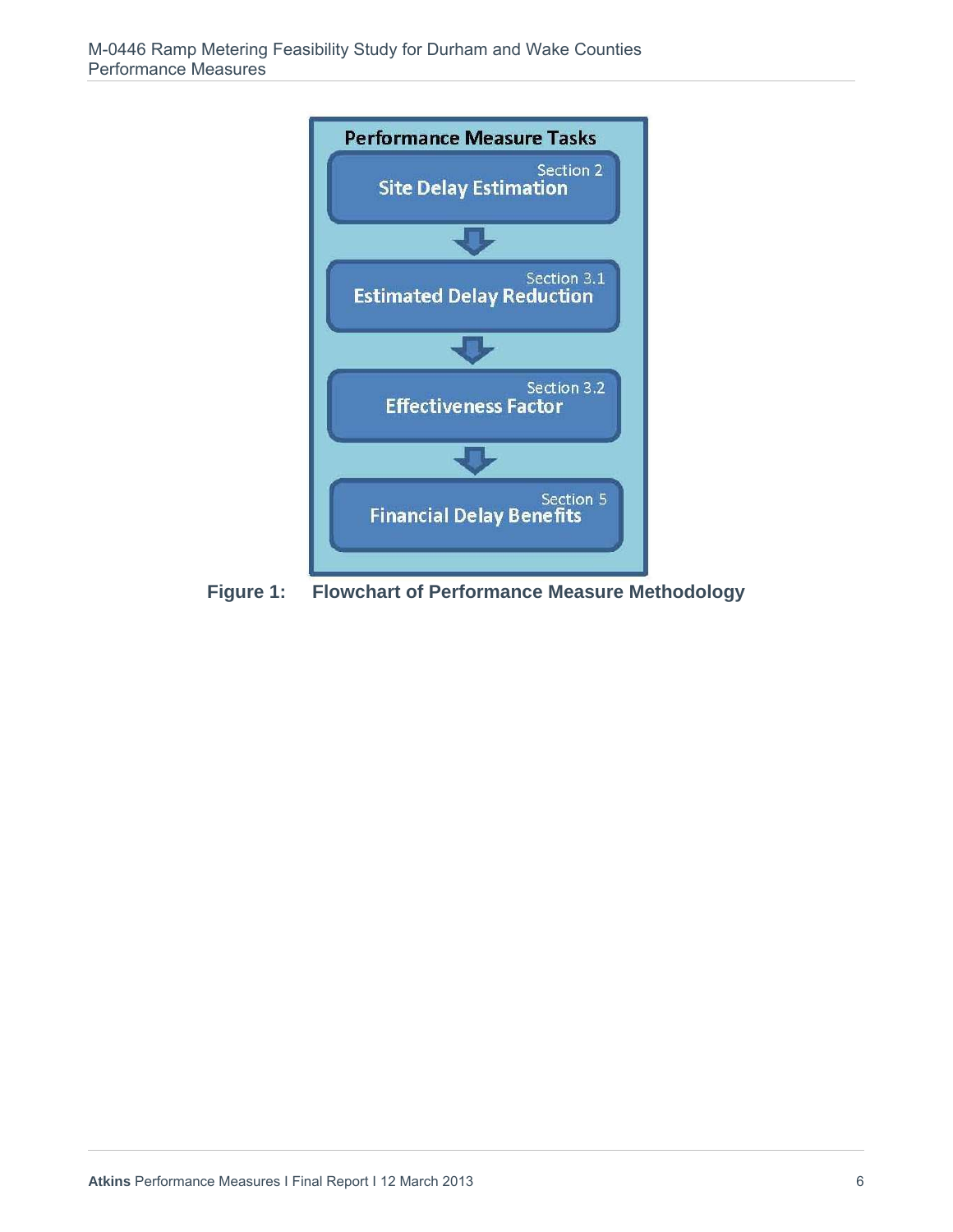### **1. Delay Estimation per Site**

Task 4, Screening and Data Analysis Report, estimated delay using the congestion data from the VPP Suite administered by the University of Maryland CATT Lab. The VPP Suite consists of a number of congestion analysis tools based on probe vehicle data. The Bottleneck Ranking application identifies congestion in the study area.

Delay was estimated in the analysis of data from the bottleneck ranking tool was performed in Task 2.1. For each site, the following data were calculated:

- Average duration
- Average maximum queue length
- Number of occurrences per year

Hourly volumes for each site were collected and documented during the screening and data analysis (Task 4). Using these values in combination, it is possible to estimate the delay caused by congestion at each site during a single congested period:

- 1. The delay for each vehicle traveling through congestion is equal to the time it would take at free-flow speed minus the time it would take at congested speed. The free-flow speed is assumed to be 65 mph (all sites are on interstate roads) and congested speed of 30 mph, chosen as a cautiously high estimate of average speed in stop-start congestion.
- 2. The delay per vehicle, per mile is multiplied by the average maximum queue length to obtain the delay per vehicle.
- 3. The delay per vehicle is multiplied by the number of vehicles affected (based on average duration and volumes during hours of congestion) to obtain the total delay.

The resulting delay per congested period is then multiplied by the number of occurrences to obtain the total annual delay in vehicle hours.

While this calculation only results in an estimate, using data taken over a long period improves data robustness. By comparison, volumes where only two days are used are less robust. Therefore, the estimated benefits could be affected by the robustness of the volume data. The fact that the volumes from the two days were relatively similar for all sites provides the confidence that the data are sufficiently robust for use in this analysis.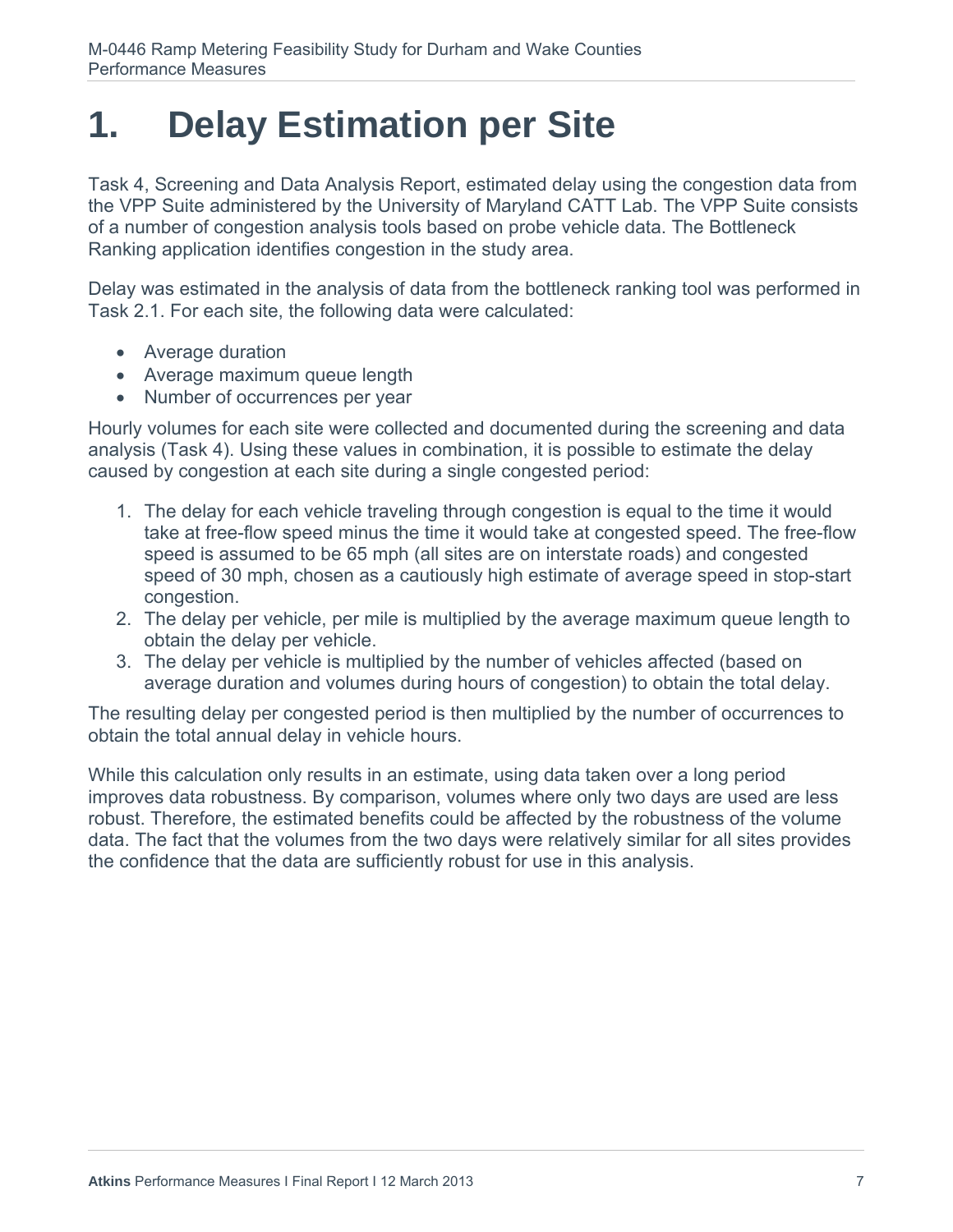#### **2. Estimate of the Reduction in Delay**

The reduction in delay achieved by ramp metering was estimated based on two factors:

- 1. An "Expected Delay Reduction" used results of evaluations of previous ramp metering installations and reduced it by a value described in Table 2.
- 2. Some sites with specific characteristics were identified for which the benefits achieved might be lower than previous evaluation averages.

Each of these factors is discussed in this section.

#### **2.1. Expected Delay Reduction**

In the National Research task, evaluation results of various ramp metering installations were obtained and reviewed to identify a likely reduction in delay percentage resulting from the use of ramp metering at a site. While not all of the evaluation results were in a useful format for this purpose, we have made the following assumptions:

| <b>Evaluation Result</b>                         | <b>Notes</b>                                                                                                                                            | <b>Delay Reduction</b><br><b>Value Assumed</b><br>for this Study |
|--------------------------------------------------|---------------------------------------------------------------------------------------------------------------------------------------------------------|------------------------------------------------------------------|
| Atlanta, GA - 10%<br>decrease in travel time     | Travel time = free-flow travel time $+$ delay time                                                                                                      | <b>20%</b>                                                       |
| Houston, $TX - 22\%$<br>decrease in travel time  | Travel time reductions cannot be directly related to<br>delay times but an approximation is that, if times are<br>measured along the congested stretch, | 44%                                                              |
| Arlington, VA - 10%<br>decrease in travel time   | Delay time reduction $\approx$ 2x travel time reduction                                                                                                 | 20%                                                              |
| Minneapolis, MN 22%                              | Travel time = free-flow travel time $+$ delay time                                                                                                      | 22%                                                              |
| Madison, WI 21%                                  | Travel time = free-flow travel time $+$ delay time                                                                                                      | 21%                                                              |
| Sacramento, CA - 50%<br>decrease in driver hours | Driver hours is the same as travel time<br>This equates to 100% (i.e., delay reduced to zero);<br>seems high, so ignored for this study                 | n/a                                                              |
| Los Angeles, $CA - 8,470$<br>hours saved per day | This is not a percentage reduction so cannot be<br>related to our study                                                                                 | n/a                                                              |

**Table 2. Evaluation Results for Delay Reductions** 

Based on the data shown above, the delay reductions of previous ramp metering alternatives range between approximately 16 and 50 percent. The modal (most common) and median  $(50<sup>th</sup>$  percentile) averages of these results are 20 percent, while the mean is 28 percent.

Discussions among participants in the steering group meeting agreed that conservative benefit figures should be used for the reduction in delay. For the purpose of this study, we recommend assuming that delay reductions of approximately 20 percent could be obtained, but sensitivity analysis was performed by using a range of values. The analysis has therefore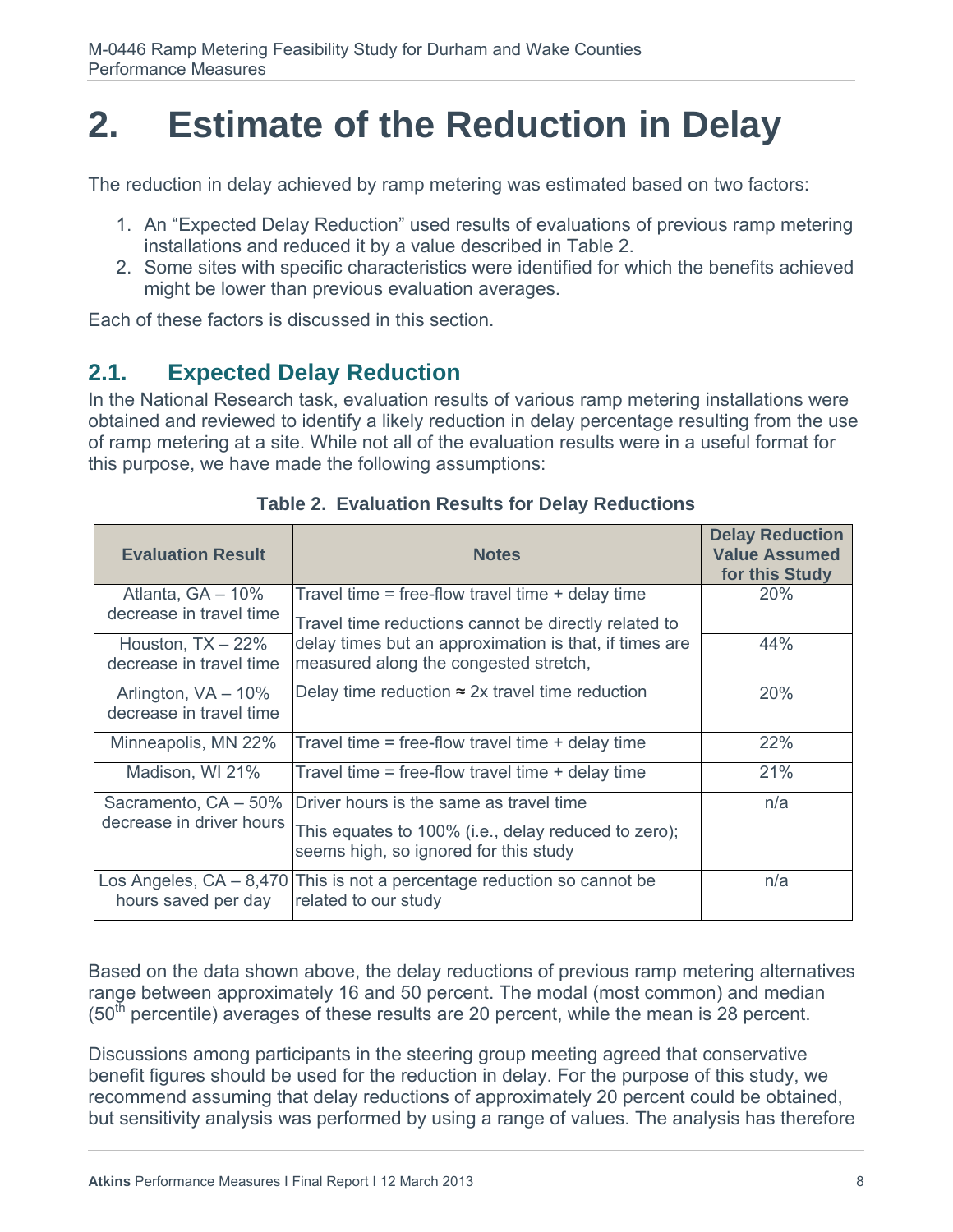been carried out with low, medium, and high projections of "Expected Delay Reduction," which are 10, 15, and 20 percent, respectively.

#### **2.2. Effectiveness Factor**

There are some sites identified as suitable that might achieve lower than average benefits (e.g., some secondary sites and some sites with awkward geometry). While an average benefit of 20 percent has been identified, it is important to be realistic and not to overstate the potential benefits where a site has a characteristic that may risk a lower level of benefit. In order to be conservative in the level of benefits claimed, the effectiveness factor has been applied at this point. All sites were reviewed to identify an "Effectiveness Factor," which is the percentage of the "Expected Delay Reduction" they would be expected to achieve. Experience in the implementation and calibration of ramp metering has found that some sites are riskier in that they might not operate optimally for the following specific reasons:

- They are a "secondary" site within the congestion, meaning that there is another downstream "primary" site that is the main cause of the bottleneck. If the primary site cannot be metered, then the secondary site does not have as much effect in alleviating the congestion because it is not the cause. The secondary site can only assist once congestion from the downstream site has tailed back, and once the congestion is recovering. Therefore, an effectiveness factor of 50 percent is applied (it is estimated that the site will be effective for approximately 50 percent of the congested period).
- The site may have a short on-ramp, which means that the storage capacity for vehicles is low and, in turn, the site will operate in "queue management mode" for significant periods during congestion. Optimal operation is to reduce vehicles leaving the on-ramp during the worst congestion to help the main freeway. Queue management mode must allow more vehicles out of the on-ramp to avoid the queue spilling back onto the surface streets. Because there is a risk that the system will run sub-optimally as a result of limited storage, an effectiveness factor of between 50 and 75 percent is applied, depending on the judgement of an experienced ramp metering calibration engineer.
- Some sites meet the on-ramp flow thresholds to be suitable just for ramp metering implementation, but not for the entirety of the congested period. Ramp metering works partly by restricting flow from the on-ramp onto the main freeway, so low on-ramp flows could limit the system's ability to do this (if the flow is already low it cannot be reduced further). Where flows are outside of the recommended thresholds for a period of time during the congested period, the effectiveness factor can be adjusted to tailor the expected level of benefit proportionally. Where flows are very close to the threshold, an experienced ramp metering calibration engineer can determine how to slightly reduce the effectiveness factor, accounting for the fact that the site may occasionally run suboptimally.

The majority of the sites have an effectiveness factor of 100 percent. Sites with a lower effectiveness factor are shown in Table 3, with their respective reasons. For each site, the expected delay reductions have been calculated by multiplying the Expected Delay Reduction and the Effectiveness Factor.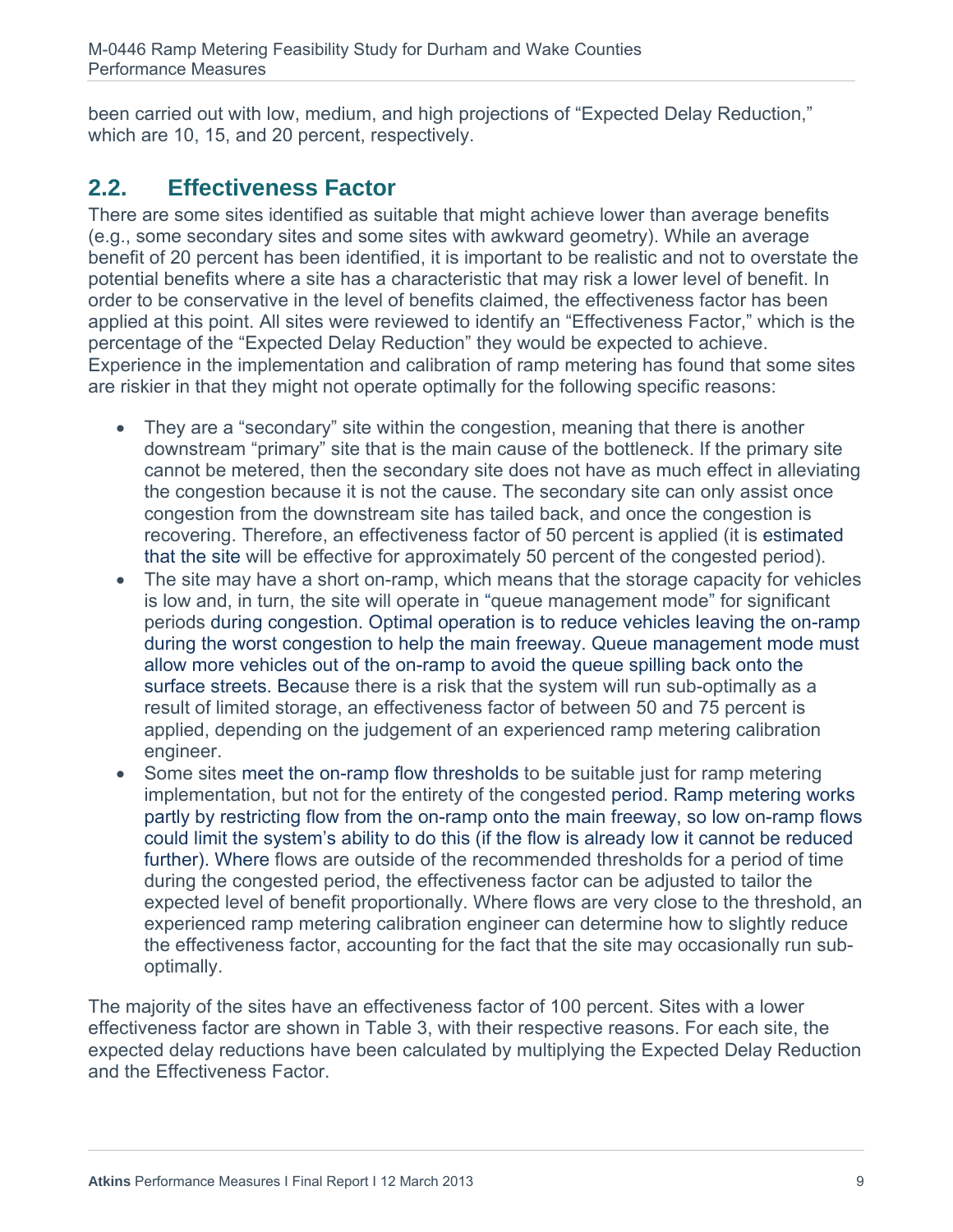| Log | <b>Freeway</b> | <b>Cross Street</b>                      | <b>Exit</b> | <b>Direction</b>       | <b>Effectiveness</b><br><b>Factor</b> | <b>Reason</b>                                                                                                                                                                                                                                                                                                                                                              |
|-----|----------------|------------------------------------------|-------------|------------------------|---------------------------------------|----------------------------------------------------------------------------------------------------------------------------------------------------------------------------------------------------------------------------------------------------------------------------------------------------------------------------------------------------------------------------|
| 089 | $I - 440$      | SR 1319 -<br>Jones<br><b>Franklin Rd</b> | 1C          | <b>NB</b>              | 0.50                                  | The downstream site is not suitable for ramp metering. This site<br>would aid recovery, but not at onset of congestion. The site is<br>only effective during the latter half of the congestion problem;<br>therefore, the effectiveness factor has been reduced by 50%.                                                                                                    |
| 102 | $I - 440$      | Lake Boone<br>Trail                      | 5           | <b>NB</b>              | 0.50                                  | The downstream site is not suitable for ramp metering. This site<br>would aid recovery, but not onset of congestion. The site is only<br>effective during the latter half of the congestion problem;<br>therefore, the effectiveness factor has been reduced by 50%.                                                                                                       |
| 090 | $I - 440$      | SR 1319 -<br>Jones<br><b>Franklin Rd</b> | 1C          | <b>SB</b>              | 0.50                                  | This site has low storage capacity (20 vehicles) on the entrance<br>ramp, which will reduce benefits achievable during the most<br>congested period. This site is only effective during the first part of<br>the build-up to congestion and the last part of the recovery of<br>congestion; therefore, the effectiveness factor has been reduced<br>by 50%.                |
| 027 | $I-40$         | SR 1002 -<br><b>Aviation Pkwy</b>        | 285         | EB-M1<br>(SB to<br>EB) | 0.75                                  | The ramp is short and curved, and storage is approximately 47<br>vehicles. Therefore, benefits are expected to be slightly reduced.<br>Due to this slight reduction in the site's ability to process<br>entrance ramp traffic, the effectiveness factor has been reduced<br>by 25%.                                                                                        |
| 028 | $I-40$         | SR 1002 -<br><b>Aviation Pkwy</b>        | 285         | EB-M2<br>(NB to<br>EB) | 0.50                                  | This site has lower than threshold on-ramp volumes during part<br>of the congested period, which may limit the amount of benefits<br>achievable by ramp metering at this location. Ramp metering will<br>only be effective during the worst part of the congestion, not<br>during build-up or recovery; consequently, the effectiveness<br>factor has been reduced by 50%. |

**Table 3. Justification for Lower Effectiveness Factors**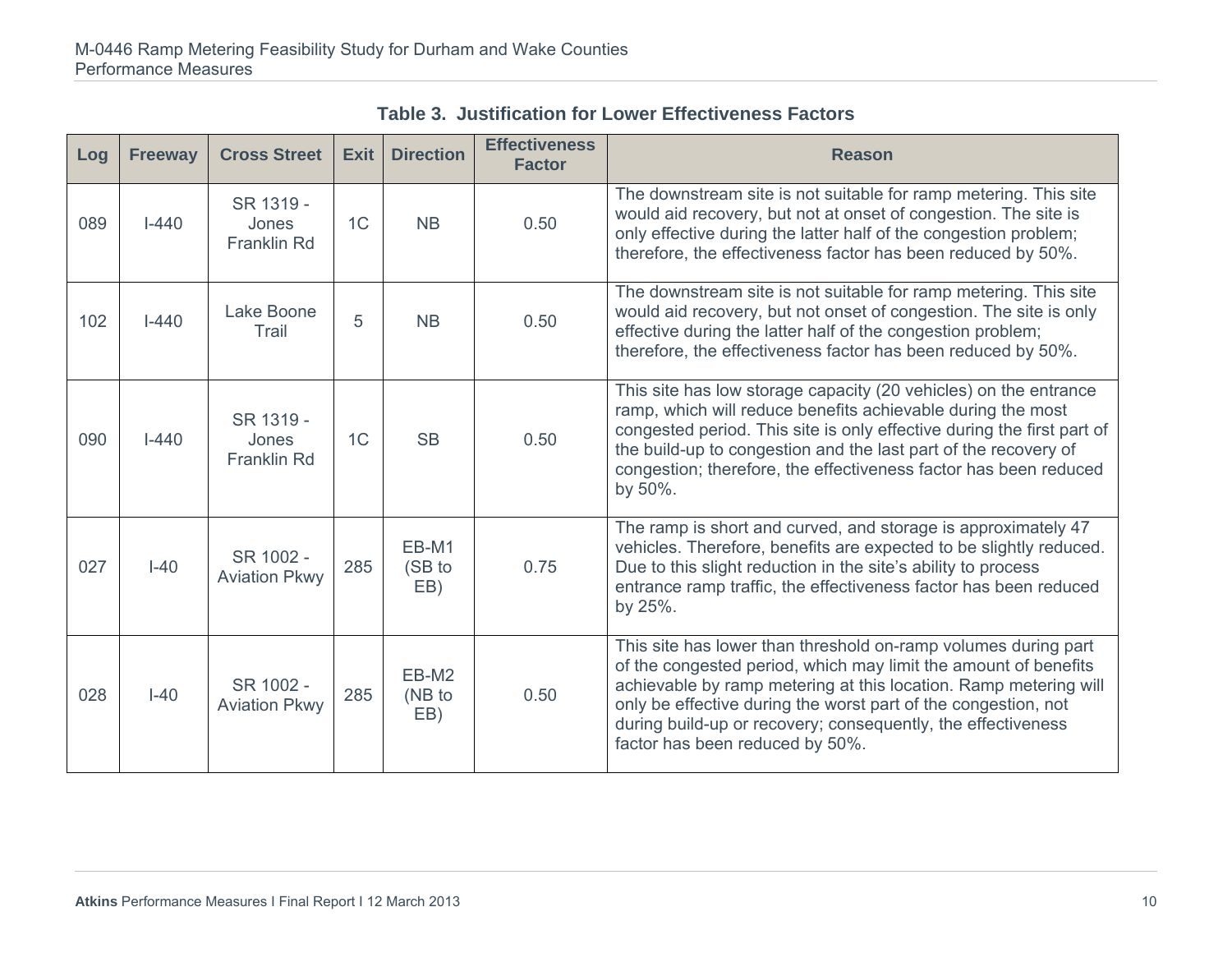#### M-0446 Ramp Metering Feasibility Study for Durham and Wake Counties Performance Measures

| Log | <b>Freeway</b> | <b>Cross Street</b>       | Exit | <b>Direction</b>       | <b>Effectiveness</b><br><b>Factor</b> | <b>Reason</b>                                                                                                                                                                                                                                                                               |
|-----|----------------|---------------------------|------|------------------------|---------------------------------------|---------------------------------------------------------------------------------------------------------------------------------------------------------------------------------------------------------------------------------------------------------------------------------------------|
| 095 | $I-440$        | SR 1012 -<br>Western Blvd |      | SB-M2<br>(EB to<br>SB) | 0.75                                  | This site has low on-ramp volumes, but within thresholds, which<br>may limit the amount of benefits achievable by ramp metering at<br>this location. Due to this slight reduction in the site's ability to<br>process on-ramp traffic, the effectiveness factor has been<br>reduced by 25%. |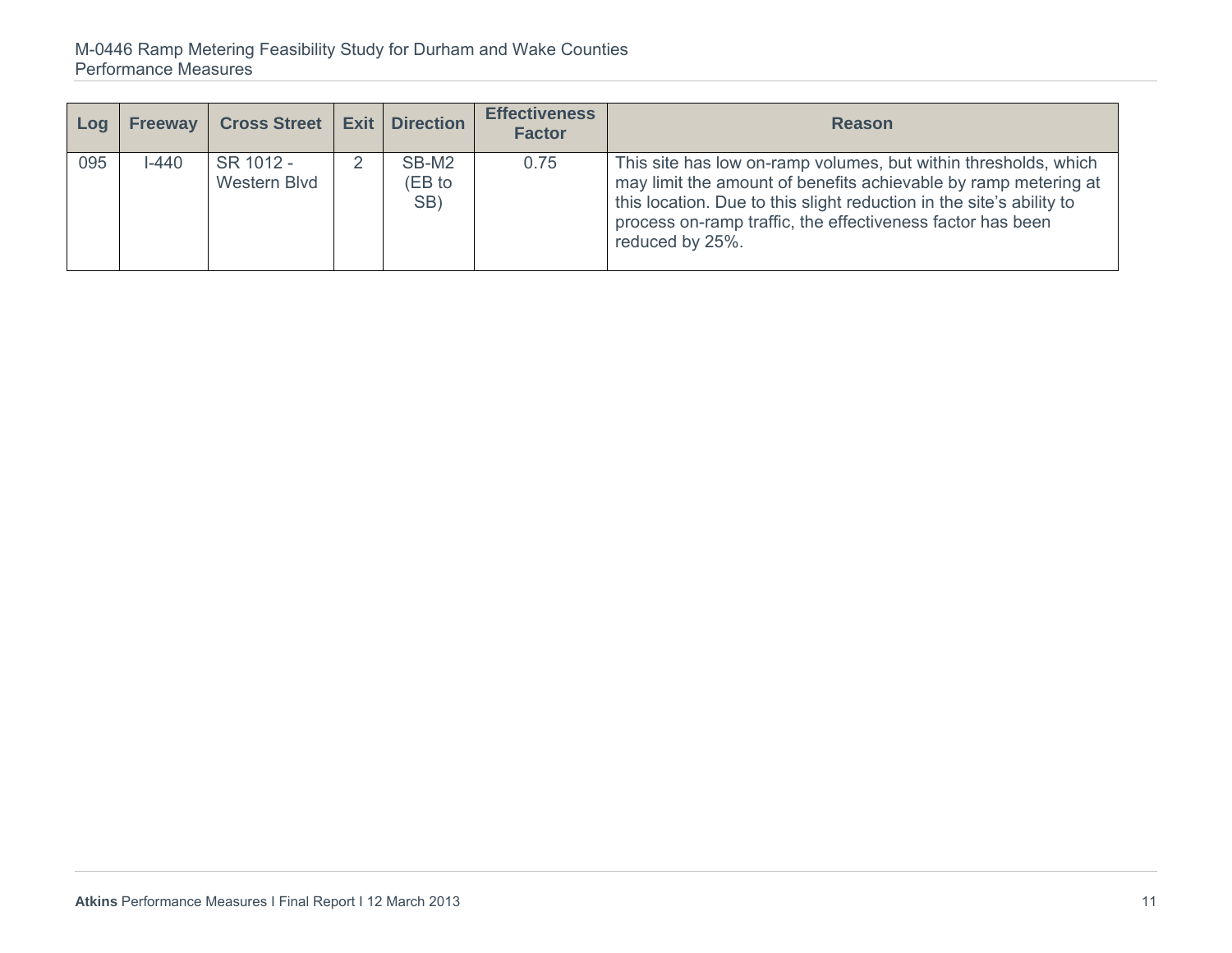#### **3. Financial Benefits**

The steering committee agreed the appropriate value of time due to delay should be \$22 per hour based on discussions with both CAMPO and DCHC MPO staff. This rate is based on Texas Transportation Institute's (TTI) 2011 Urban Mobility Report. In that report, the monetary delay per person was calculated as \$16.81 per hour. That rate can be converted by applying an average vehicle occupancy rate of 1.3, which rounds to \$22 per hour. This value converts the expected reduction in passenger vehicle delay into financial terms. The same TTI report estimated the average cost of delay per truck for all types of commercial vehicles to be \$88.12 per hour.

From historical traffic classification counts, one can weigh the delay based upon the distribution of passenger and commercial vehicles. As an example, if the count data shows that 90 percent of the traffic volume is passenger vehicles, then the weighted delay per vehicle would be:

Weighted Delay per Vehicle = .90 x \$22.00 + .10 x \$88.12

= \$28.61 per hour

The results are presented per site showing reduction in delay and monetary benefit for the low, medium, and high projections.

The reduction in delay at each of the sites, sorted by log number, is shown in Table 4. The monetary value of the reduction in delay at each of the sites, sorted by log number, is shown in Table 5.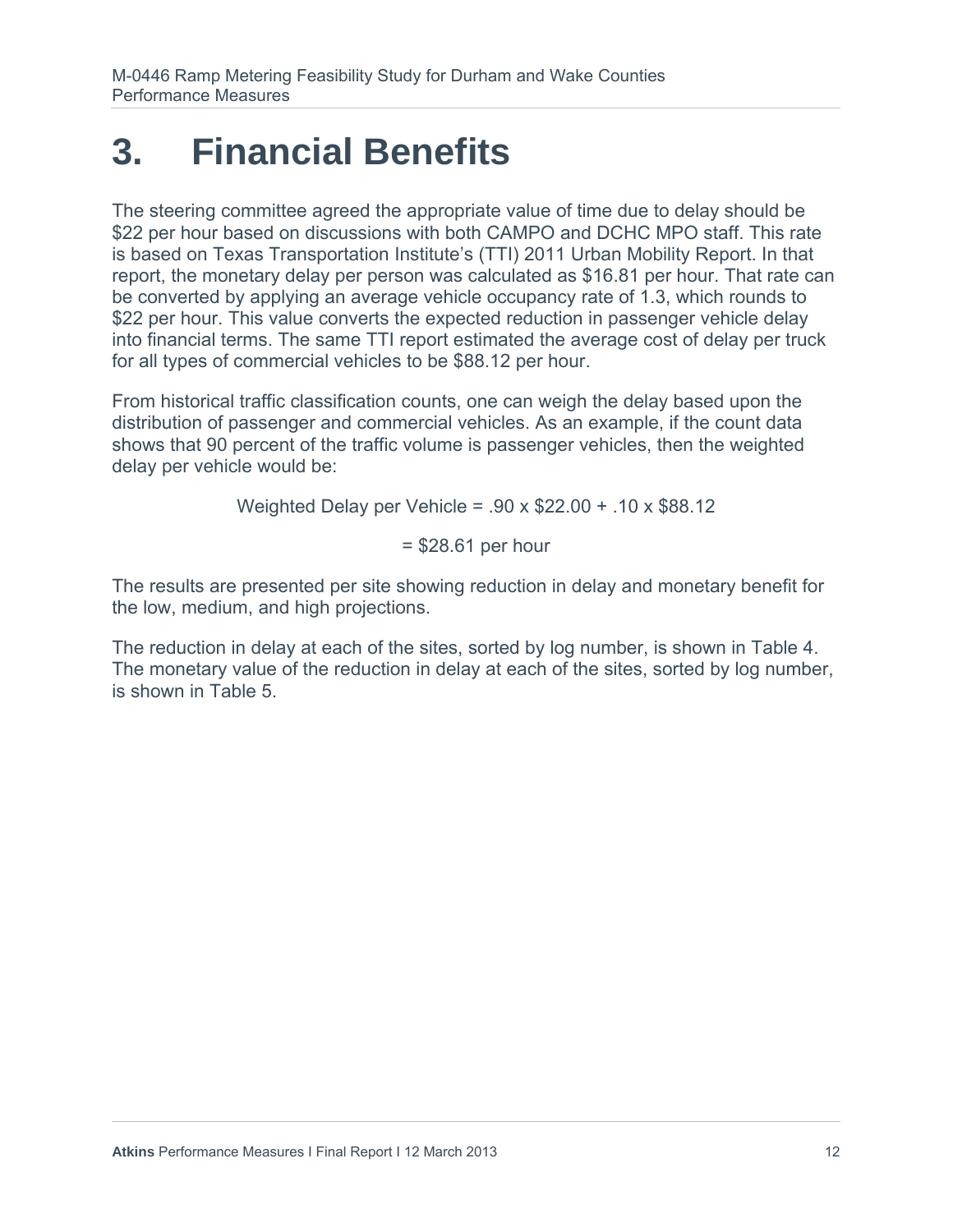|                 |                |                             |                |                  |               |               |                   | <b>Annual Reduction in Delay</b> |                                          |        |
|-----------------|----------------|-----------------------------|----------------|------------------|---------------|---------------|-------------------|----------------------------------|------------------------------------------|--------|
|                 |                |                             |                |                  |               | <b>Annual</b> | <b>Effective-</b> |                                  |                                          |        |
|                 |                |                             |                |                  |               | Delay (veh-   | ness              |                                  | 10% Delay 15% Delay 20% Delay            |        |
| Log             | <b>Freeway</b> | <b>Cross Street</b>         | <b>Exit</b>    | <b>Direction</b> | <b>County</b> | hours)        | <b>Factor</b>     |                                  | <b>Reduction   Reduction   Reduction</b> |        |
| 002             | H40            | US-15 / US-501              | 270            | <b>WB</b>        | Durham        | \$9,877       | 1.00              | 988                              | 1,482                                    | 1,975  |
| 009             | $ -40$         | NC-55 / Apex Hwy            | 278            | EB               | Durham        | \$23,462      | 1.00              | 2,346                            | 3,519                                    | 4,692  |
| 010             | $I-40$         | NC-55 / Apex Hwy            | 278            | <b>WB</b>        | Durham        | \$25,147      | 1.00              | 2,515                            | 3,772                                    | 5,029  |
| $012*$          | $ -40$         | NC-147 / Durham Fwy - SBD   | 279            | EB-M2 (SB        | Durham        |               | 1.00              | 1,873                            | 2,810                                    | 3,746  |
|                 |                |                             |                | to EB)           |               | \$18,732      |                   |                                  |                                          |        |
| $014*$          | $I-40$         | NC-147 / Durham Fwy - SBD   | 279            | WB-M2 (SB        | Durham        |               | 1.00              | 3,008                            | 4,513                                    | 6,017  |
|                 |                |                             |                | to WB)           |               | \$30,084      |                   |                                  |                                          |        |
| 015             | 40             | Davis Dr                    | 280            | EB               | Durham        | \$28,501      | 1.00              | 2,850                            | 4,275                                    | 5,700  |
| 017             | $ -40$         | S Miami Blvd                | 281            | EB               | Durham        | \$70,641      | 1.00              | 7,064                            | 10,596                                   | 14,128 |
| 019             | H40            | Page Rd                     | 282            | EB               | Durham        | \$80,410      | 1.00              | 8,041                            | 12,061                                   | 16,082 |
| 025             | $I-40$         | SR 3015 - Airport Blvd      | 284            | EB               | Wake          | \$4,699       | 1.00              | 470                              | 705                                      | 940    |
| 027             | H40            | SR 1002 - Aviation Pkwy     | 285            | EB-M1 (SB        | Wake          |               | 0.75              | 1,977                            | 2,965                                    | 3,954  |
|                 |                |                             |                | to EB)           |               | \$19,768      |                   |                                  |                                          |        |
| 028             | $I-40$         | SR 1002 - Aviation Pkwy     | 285            | EB-M2 (NB        | Wake          |               | 0.50              | 2,908                            | 4,362                                    | 5,816  |
|                 |                |                             |                | to $EB$ )        |               | \$29,078      |                   |                                  |                                          |        |
| 030             | $I-40$         | SR 1652 - N Harrison Ave    | 287            | EB               | Wake          | \$29,845      | 1.00              | 2,985                            | 4,477                                    | 5,969  |
| 043             | $ -40$         | SR 1571 - Gorman St         | 295            | <b>WB</b>        | Wake          | \$26,213      | 1.00              | 2,621                            | 3,932                                    | 5,243  |
| 056             | 40             | SR 5220 - Jones Sausage Rd  | 303            | <b>WB</b>        | Wake          |               | 1.00              | 2,652                            | 3,978                                    | 5,304  |
|                 |                |                             |                |                  |               | \$26,518      |                   |                                  |                                          |        |
| 089             | $I-440$        | SR 1319 - Jones Franklin Rd | 1 <sub>C</sub> | NB               | Wake          | \$9,275       | 0.50              | 928                              | 1,391                                    | 1,855  |
| 090             | $I-440$        | SR 1319 - Jones Franklin Rd | 1 <sub>C</sub> | <b>SB</b>        | Wake          | \$11,569      | 0.50              | 1,157                            | 1,735                                    | 2,314  |
| 095             | $I-440$        | SR 1012 - Western Blvd      | $\overline{2}$ | SB-M2 (EB        | Wake          |               | 0.75              | 6,465                            | 9,697                                    | 12,930 |
|                 |                |                             |                | to SB)           |               | \$64,648      |                   |                                  |                                          |        |
| 102             | $I-440$        | Lake Boone Trail            | 5              | <b>NB</b>        | Wake          | \$57,237      | 0.50              | 5,724                            | 8,586                                    | 11,447 |
| 108             | $I-440$        | US-70 / NC-50 / Glenwood    | $\overline{7}$ | WB-M2 (SB        | Wake          |               | 1.00              | 2,967                            | 4,451                                    | 5,934  |
|                 |                | Ave                         |                | to WB)           |               | \$29,672      |                   |                                  |                                          |        |
| $133*$          | $I-540$        | <b>US-70</b>                | 4              | EB               | Wake          | \$9,770       | 1.00              | 977                              | 1,466                                    | 1,954  |
| 135             | $I-540$        | SR 1829 - Leesville Rd      | $\overline{7}$ | EB               | Wake          | \$25,010      | 1.00              | 2,501                            | 3,752                                    | 5,002  |
| <b>F2F</b> site |                |                             |                |                  |               |               |                   |                                  |                                          |        |

**Table 4. Reduction in Vehicle Hours Delayed**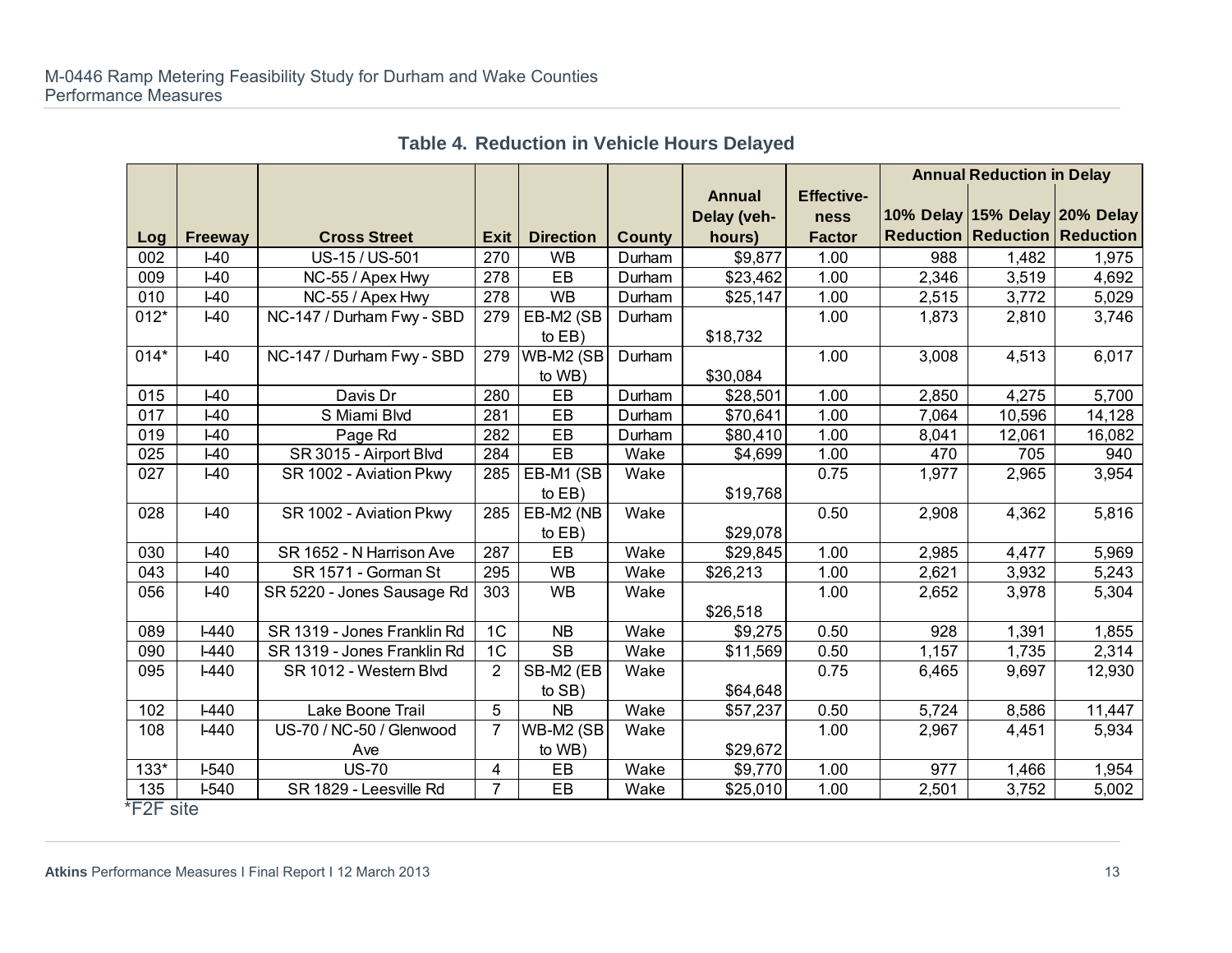|                  |                  |                          |                  |                  |               |               |                   |                |                 | <b>Annual Financial Benefit</b> |                           |                  |                           |                  |
|------------------|------------------|--------------------------|------------------|------------------|---------------|---------------|-------------------|----------------|-----------------|---------------------------------|---------------------------|------------------|---------------------------|------------------|
|                  |                  |                          |                  |                  |               | <b>Annual</b> | <b>Effective-</b> |                |                 |                                 |                           |                  |                           |                  |
|                  |                  |                          |                  |                  |               | Delay (veh-   | ness              | <b>Percent</b> |                 | 10% Delay                       |                           | 15% Delay        |                           | 20% Delay        |
| Log              | Freeway          | <b>Cross Street</b>      | <b>Exit</b>      | <b>Direction</b> | <b>County</b> | hours)        | <b>Factor</b>     | <b>Trucks</b>  |                 | <b>Reduction</b>                |                           | <b>Reduction</b> |                           | <b>Reduction</b> |
| 002              | $H - 40$         | US-15 / US-501           | 270              | <b>WB</b>        | Durham        | 10,482        | 1.00              | 8.5%           | \$              | 25,818                          | \$                        | 38,726           | \$                        | 51,635           |
| 009              | $I-40$           | NC-55 / Apex Hwy         | 278              | $E$ B            | Durham        | 24,898        | 1.00              | 6.4%           | \$              | 57,986                          | $\boldsymbol{\mathsf{S}}$ | 86,980           | $\boldsymbol{\mathsf{S}}$ | 115,973          |
| 010              | F40              | NC-55 / Apex Hwy         | 278              | <b>WB</b>        | Durham        | 26,687        | 1.00              | 8.2%           | \$              | 65,218                          | \$                        | 97,827           | $\boldsymbol{\mathsf{S}}$ | 130,436          |
| $012*$           | $I-40$           | NC-147 / Durham Fwy -    | 279              | EB-M2 (SB        | Durham        |               |                   |                |                 |                                 |                           |                  |                           |                  |
|                  |                  | <b>SBD</b>               |                  | to $EB$ )        |               | 19,879        | 1.00              | 9.6%           | \$              | 50,357                          | \$                        | 75,535           |                           | \$100,713        |
| $014*$           | F40              | NC-147 / Durham Fwy -    | $\overline{279}$ | WB-M2 (SB        | Durham        | 31,926        | 1.00              | 8.4%           |                 |                                 |                           |                  |                           |                  |
|                  |                  | <b>SBD</b>               |                  | to WB)           |               |               |                   |                | \$              | 78,429                          |                           | \$117,644        | $\boldsymbol{\mathsf{S}}$ | 156,859          |
| 015              | $\overline{140}$ | Davis Dr                 | 280              | $E$ B            | Durham        | 30,246        | 1.00              | 9.6%           | $\mathfrak{S}$  | 76,619                          |                           | \$114,928        | $\$\$                     | 153,237          |
| 017              | F40              | S Miami Blvd             | 281              | $E$ B            | Durham        | 74,966        | 1.00              | 8.3%           | \$              | 183,685                         |                           | \$275,527        | $\boldsymbol{\mathsf{S}}$ | 367,370          |
| 019              | $I-40$           | Page Rd                  | 282              | EB               | Durham        | 85,333        | 1.00              | 7.1%           | \$              | 202,548                         | $\mathfrak{S}$            | 303,822          | \$                        | 405,096          |
| 025              | F40              | SR 3015 - Airport Blvd   | 284              | $E$ B            | Wake          | 4,986         | 1.00              | 5.5%           | \$              | 11,327                          | \$                        | 16,990           | \$                        | 22,653           |
| 027              | $I-40$           | SR 1002 - Aviation Pkwy  | 285              | EB-M1 (SB        | Wake          | 20,979        | 0.75              | 5.5%           |                 |                                 |                           |                  |                           |                  |
|                  |                  |                          |                  | to EB)           |               |               |                   |                | \$              | 35,740                          | $\sqrt[6]{3}$             | 53,610           | -\$                       | 71,480           |
| $\overline{028}$ | F40              | SR 1002 - Aviation Pkwy  | 285              | EB-M2 (NB        | Wake          | 30,859        | 0.50              | 5.5%           |                 |                                 |                           |                  |                           |                  |
|                  |                  |                          |                  | to $EB$ )        |               |               |                   |                | \$              | 35,048                          | \$                        | 52,571           | \$                        | 70,095           |
| $\overline{030}$ | F40              | SR 1652 - N Harrison Ave | $\overline{287}$ | $E$ B            | Wake          | 31,673        | 1.00              | 5.9%           |                 |                                 |                           |                  |                           |                  |
|                  |                  |                          |                  |                  |               |               |                   |                | \$              | 72,753                          |                           | \$109,129        | \$                        | 145,506          |
| 043              | $I-40$           | SR 1571 - Gorman St      | 295              | <b>WB</b>        | Wake          | 27,817        | 1.00              | 5.3%           | $\overline{\$}$ | 62,832                          | $\mathfrak{S}$            | 94,248           | $\overline{\mathbf{s}}$   | 125,664          |
| 056              | $\overline{140}$ | SR 5220 - Jones Sausage  | 303              | <b>WB</b>        | Wake          | 28,141        | 1.00              | 9.4%           |                 |                                 |                           |                  |                           |                  |
|                  |                  | Rd                       |                  |                  |               |               |                   |                | \$              | 70,928                          |                           | \$106,392        |                           | \$141,856        |
| 089              | $I-440$          | SR 1319 - Jones Franklin | $\overline{1C}$  | NB               | Wake          | 9,843         | 0.50              | 5.2%           |                 |                                 |                           |                  |                           |                  |
|                  |                  | Rd                       |                  |                  |               |               |                   |                | \$              | 11,085                          | $\sqrt[6]{3}$             | 16,627           | \$                        | 22,170           |
| 090              | $I-440$          | SR 1319 - Jones Franklin | 1 <sup>C</sup>   | <b>SB</b>        | Wake          | 12,277        | 0.50              | 4.6%           |                 |                                 |                           |                  |                           |                  |
|                  |                  | Rd                       |                  |                  |               |               |                   |                | \$              | 13,591                          | \$                        | 20,387           | \$                        | 27,183           |
| 095              | $I-440$          | SR 1012 - Western Blvd   | $\overline{2}$   | SB-M2 (EB        | Wake          | 68,606        | 0.75              | 4.6%           |                 |                                 |                           |                  |                           |                  |
|                  |                  |                          |                  | to SB)           |               |               |                   |                |                 | \$113,922                       |                           | \$170,884        |                           | \$227,845        |
| 102              | F440             | Lake Boone Trail         | 5                | $\overline{NB}$  | Wake          | 60,741        | 0.50              | 5.6%           | \$              | 69,181                          |                           | \$103,771        | \$                        | 138,361          |
| 108              | $I-440$          | US-70 / NC-50 / Glenwood | $\overline{7}$   | WB-M2 (SB        | Wake          | 31,488        | 1.00              | 7.3%           |                 |                                 |                           |                  |                           |                  |
|                  |                  | Ave                      |                  | to WB)           |               |               |                   |                | \$              | 75,144                          |                           | \$112,715        | \$                        | 150,287          |
| $133*$           | F540             | <b>US-70</b>             | $\overline{4}$   | EB               | Wake          | 10,368        | 1.00              | 6.3%           | \$              | 24,081                          | $\mathfrak{s}$            | 36,122           | $\boldsymbol{\mathsf{S}}$ | 48,162           |
| 135              | $I-540$          | SR 1829 - Leesville Rd   | $\overline{7}$   | EB               | Wake          | 26,542        | 1.00              | 5.6%           | $\overline{\$}$ | 60,458                          | $\overline{\mathcal{S}}$  | $90,688$ \$      |                           | 120,917          |

**Table 5. Financial Benefits Due to Delay Reduction**

\*F2F site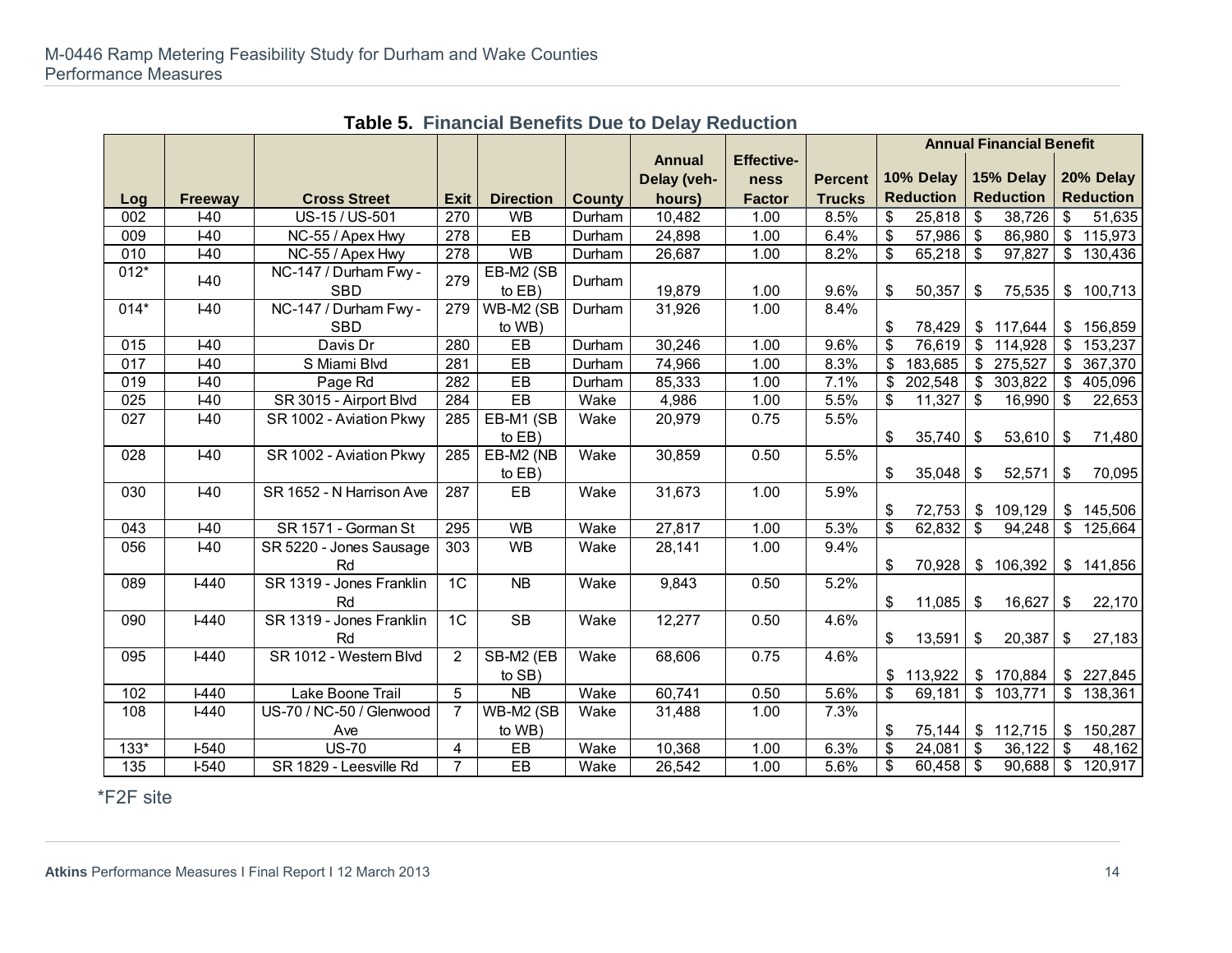## **4. Conclusions**

The results of this analysis indicate a wide range of estimated annual financial savings due to delay across the sites, from \$1,828 to \$405,098 per year for the 20 percent reduction scenario (see Table 5). This demonstrates the importance of focusing on congestion and the potential benefits of reducing it when selecting sites for ramp metering.

While the analysis has focused on reduction in delays (vehicle hours), there will be other subjective and more minor quantitative benefits as a result of ramp metering installation, including more reliable trips, reduction in fuel consumption, reduction in vehicle emissions, and reduction in crashes.

These results show that a number of sites could have the ability to gain significant monetized benefits that would offset the cost of implementing ramp metering within a relatively short period.

Each site's results will now be compared with the cost of implementing ramp metering. The costs for each individual site will be estimated in a separate task, and the benefit-cost analysis will be developed in the "Implementation Plan" task.

In the Implementation Plan task report, the benefits and costs will be used to calculate the benefit-cost ratios to determine their financial feasibility.